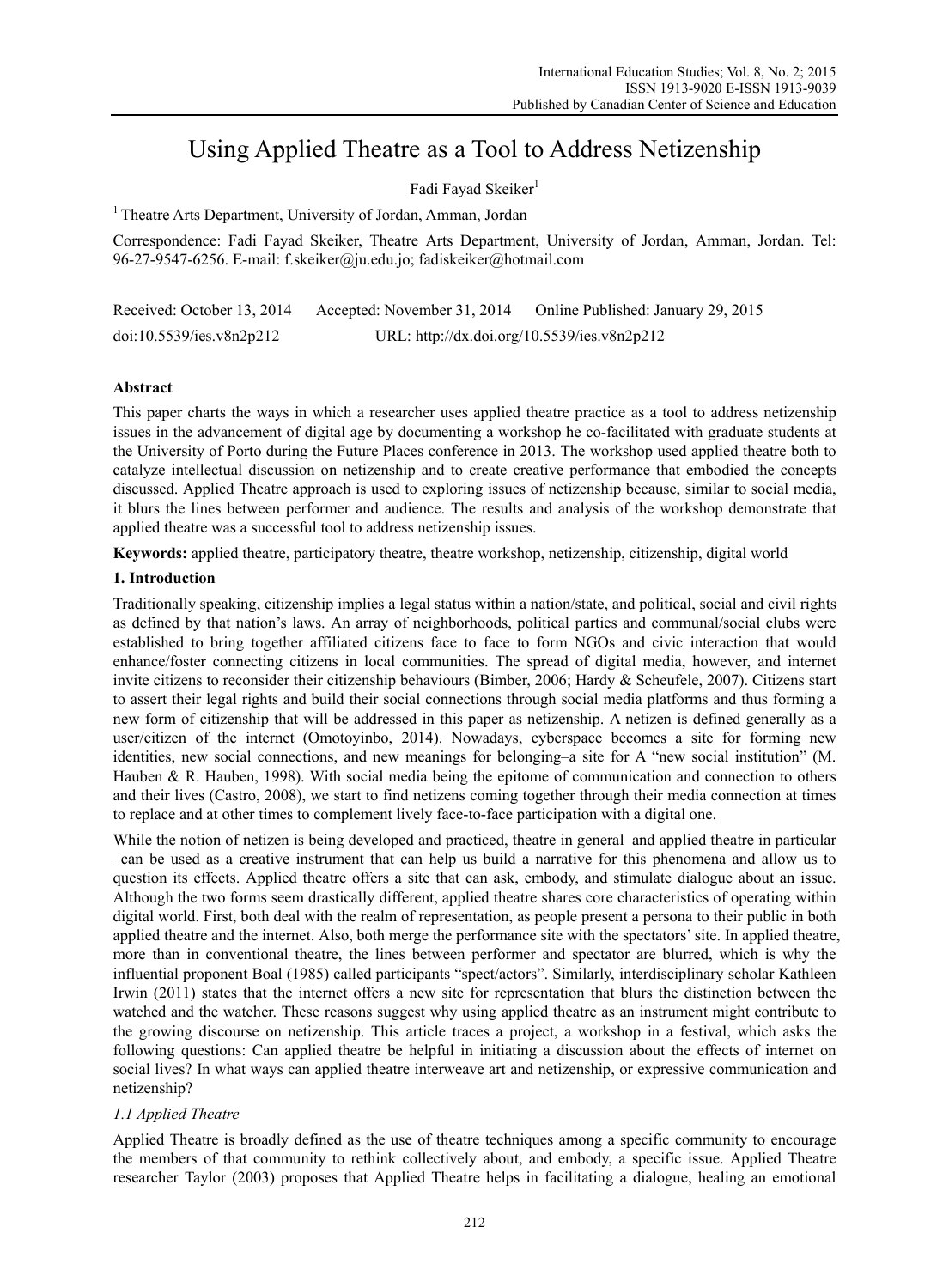wound, or processing a specific issue of significant importance within a community. Taylor argues that applied theatre "operates from a central transformative principle that shares much with other participatory and community theatre movements, where a central emphasis is on the applications of theatre to help people reflect more critically on the kind of society in which they want to live" (Taylor, 2003, p. 1). As a teaching method, the form can therefore be useful for stimulating thinking about netizenship and community. In applied theatre, even though there might be a final product at the end, the focus is still centered on the process and on the journey of learning and discovery. The pedagogical approach emphasizes asking the learners questions, rather than presenting them with answers, as happens more in traditional didactic approaches to teaching. Most scholars and practitioners who write about applied theatre agree that the function of Applied Theatre is not necessarily to create a performance at the end of the work, but rather to create dialogue and opportunities for the community to reflect upon the issue or concern being discussed through that performance. It serves as a means of giving voice where people are not heard and to make them more articulate and expressive about their problems (Taylor, 2003). In the words of Taylor, "Applied Theatre offers a space where "individuals connect with and support one another and where opportunities are provided for groups to voice who they are and what they aspire to become" (Taylor, 2003, p. xviii).

# *1.2 Future Places (Note 1)*

An applied theatre workshop took place in Future Places, a festival that has recurred every year since 2008 in Porto, Portugal (Note 2), which explored the relation of Digital Media to culture, and the evolution and development of this relationship. The festival is a meeting point for widely diverse participants, drawn from all disciplines and fields of knowledge and experience, which showcases their artistic talents and encourages artistic performances that reflect perspectives on the conference theme. Performances aim to transform both the approach of the performance makers and the attending audience on certain issues. In the 2013 Future Days Festival (Note 3), for instance, the theme was citizenship and how it emerges digitally and socially, as well as how the two interplay to yield certain emotions and perspectives. Future Places is a journey, showcasing the journeys of others by bringing in an entire new understanding that will lead to future places. As an Applied Theatre practitioner, I presented a workshop at the Festival with a co-facilitator, Dr. Susan Todd, a lecturer in St. Edwards University in Austin, Texas, and the Director of Weird Sisters Women Collective Theater in Austin.

## **2. Key Concepts and Literature Review**

The following two concepts are used to lay the foundational themes of the workshop, and complement the concepts participants discussed during the workshops:

## *2.1 Participatory Theatre*

The Progressive use of theatre for social purposes has been theorized mainly by the artists or community organizers who use the theatre techniques in their practice, although they have always been influenced by social movements, activism, and social theory. One key model is Augusto Boal's (1985) Theatre of the Oppressed technique in which theatre can be used as a tool to address social issues. In *Theatre of the Oppressed*, Boal challenges some theatre theories of the past, especially the relationship between the spectator and the stage. Boal shows how ruling classes employed traditional theatre to take control out of the hands of ordinary citizens, using the example of Greek drama. He then presents Brechtian and Marxian theatre and explains how they reverse this trend. *Theatre of the Oppressed* is divided into two parts: the first part is theoretical where he critiques the theories of Western Drama based on Aristotle and lays out his own theory and concepts; the second part is an account of Boal's work with the People's Theater in Peru, and his experiments in the Arena Theater of Sao Paulo, Brazil. Boal regards his Theatre of the Oppressed techniques as stimuli for change: "The theatre is not revolutionary itself, but it is surely a rehearsal for the revolution" (Boal, 1985, p. 122). In Boal's work, the community usually is facing a socio/political challenge, and theatre becomes a tool to allow citizens to civically dialogue about this challenge. Similar to Boal's work is Rohd's (1998), which offers an outline for creating an applied theatre program. Rohd believes that everyone can participate in this kind of work, and provides a model that can be adapted across range of subject matter. According to Rohd, theatre training is usually done in three parts: warm up, bridge-building activities and then activating material. The focus of this kind of theatre is on the community, using theatre as a tool to create social bonds and belonging; all of these themes were examined in the Future Places workshop within the framework of social media, and the advancement of the internet.

## *2.2 Netizenship*

Netizenship can be described as the practices (social, political, etc) that internet users engage in on the internet. Film scholar Mark Poster defines netizen by comparing it to citizen of the nation whereas a netizen is the subject of the cyber state. Media scholar Mackinnon (2012) claims that it is "no longer sufficient for people to assert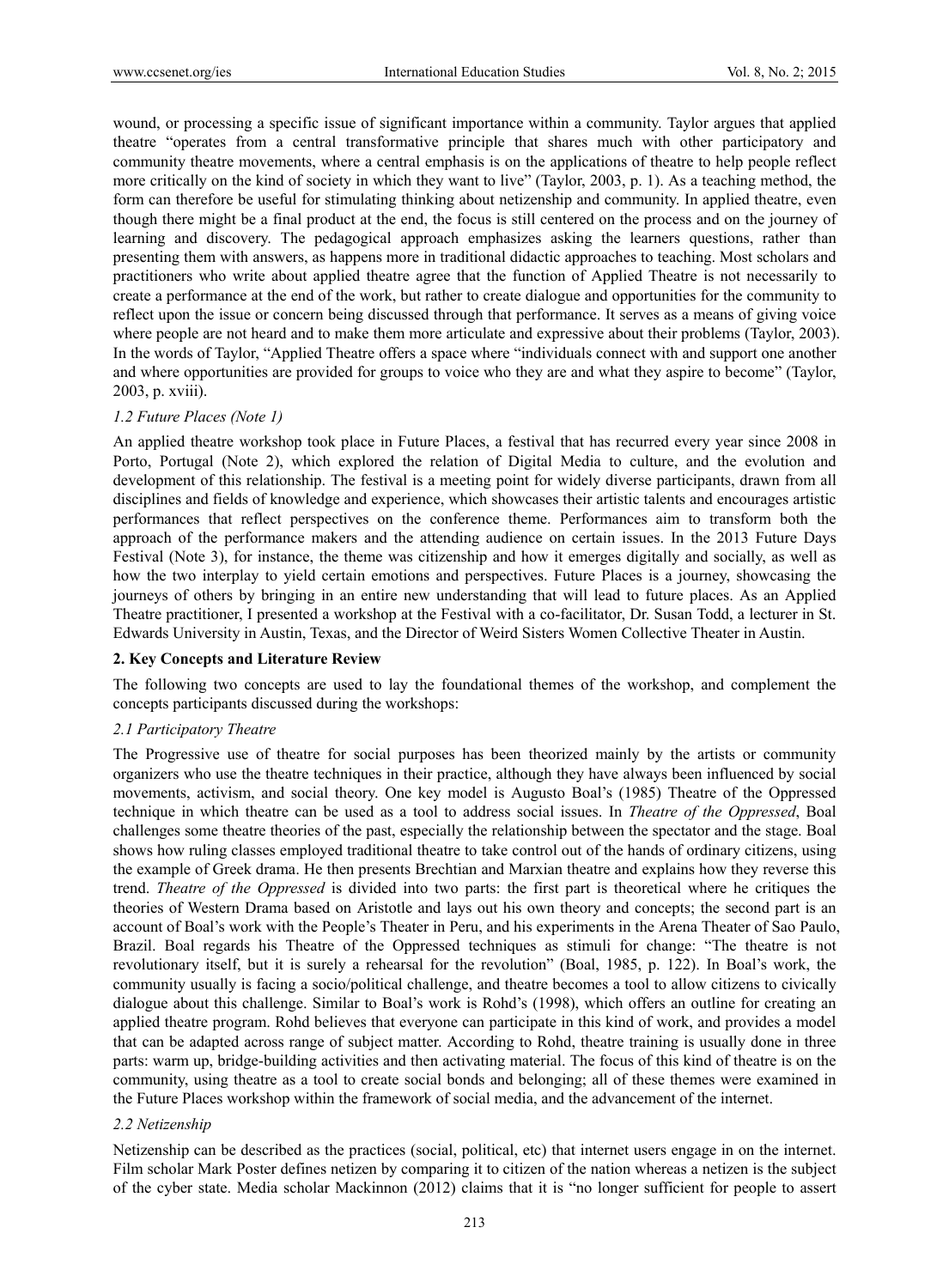their rights and responsibilities as citizens of nation-states" (p. 201). She calls for the need for people to assert themselves as netizens. Her call came as an acknowledgment of the growth of the internet and its effects on people's social and political behavior. Social studies scholar Chachage (2010) also acknowledges netizenship practice as an empowerment tool for civil society organizations. Education scholar Özlem (2014) goes further by connecting netizenship to civic virtues. He argues, for example, that social studies teachers should be role models as both citizens and netizens. Netizenship practice is not restricted to political obligations or education; there are many channels netizens can use to affect public policies, such as blogs, online campaigns, and others. Also, because netizens form communities using social media platforms such as Facebook and Twitter, such communities are international since they do not, for the most part, limit themselves to geographical locations; netizens also use social media platforms to meet new people and expand their social circles. Social connections most recent site is the virtual where netizens build social networks, maintain social ties and develop social empathy for each others, all within the realm of the virtual. The question is, to what extent was netizenship practice able to replace traditional live face-to face social capital practice developed by citizens?

#### **3. Methodology**

The two facilitators in this workshop adopted the work of both Boal and Rohd to create a systematic method for helping participants approach their questions: first, by getting them engaged in physical activities that force them to focus on human interaction instead of electronic devices; then asking them to be immersed in actual chat sessions in real time during the workshop, which were used for constructing stories based on their chats; and finally, embodying the stories in performances. The workshop was divided into two parts: the first part lasted for two days and was dedicated to brainstorming and framing concepts and themes. The second part was stretched over three days where participants acted out their ideas into stories, to collectively create a performance based on the ideas that were generated in the first two days. There were about 20 participants on the first day and 10 who participated in the performance. Most of the participants were recruited through the conference organizers, and varied in being graduate students (MA and Ph.D students at the Multimedia Design program at University of Porto) and theatre artists from the Porto community. Expertise and professionalism was not a criterion, as variety and diversity were crucially needed to reflect as many layers of societies as possible. Workshop facilitation was divided between the author who focused on leading the session for generating ideas, and Dr. Todd who helped in writing the final script of the stories produced by participants. Both facilitators collaborated with participants to direct the performance. While leading the workshop, the facilitators asked the participants to engage in real live "chats" during the workshop, meaning that participants were allowed to chat on social media platform during the time of the workshop when they were building up a story for their performance. These live chats were used to be included in the story. During the time of the workshop and while participants were engaged real life chats, the facilitators noted the participants' involvement in what Charnet and Veyrier (2008) call "parallel activities", where participants were checking their emails and browsing websites while they were engaged in executing the instructions of the facilitators.

#### **4. Workshop Main Procedures**

#### *4.1 Personality Signature Improvisation*

Theatre workshops begin with warm up exercises, which resemble group games. For the first warm-up of this workshop, the object of the game is for each person to move her body in a distinct and unusual way while saying her name. Participants stand in a circle, and each will perform her name and movement and all other participants will repeat her sound and movement. The simple exercise usually creates laughter among the participants and in turn generates familiarity, collectivity and bonding. This game forces participants to engage in a bodily experience that moves them away from their electronic devices. This exercise allows participants to temporarily drift away from practicing their habitual virtual "parallel" activities on line, which usually includes checking their emails and social media updates.

## *4.2 Join Me If*

In the next exercise, another common warm-up, the entire group stands in one line on one side of the room, side by side, facing the opposite wall. Anyone in the group crosses the room and says "Join me if you……like me!". The blank could be any statement, simple–"Join me if you chat for more than three hours every day like me!"–or complex–" Join me if you believe that the meaning of citizenship will be changed because of the advancement of new technology like me". Others follow the initiator across the room. Each participant will explain their positions. The exercise is important since it will bring people together based on certain similarities among a widely diverse group of participants. In this instance, participants raised and discussed topics about netizenship and virtual media: *-what makes chatting in the virtual world different from a live conversation, the definition of*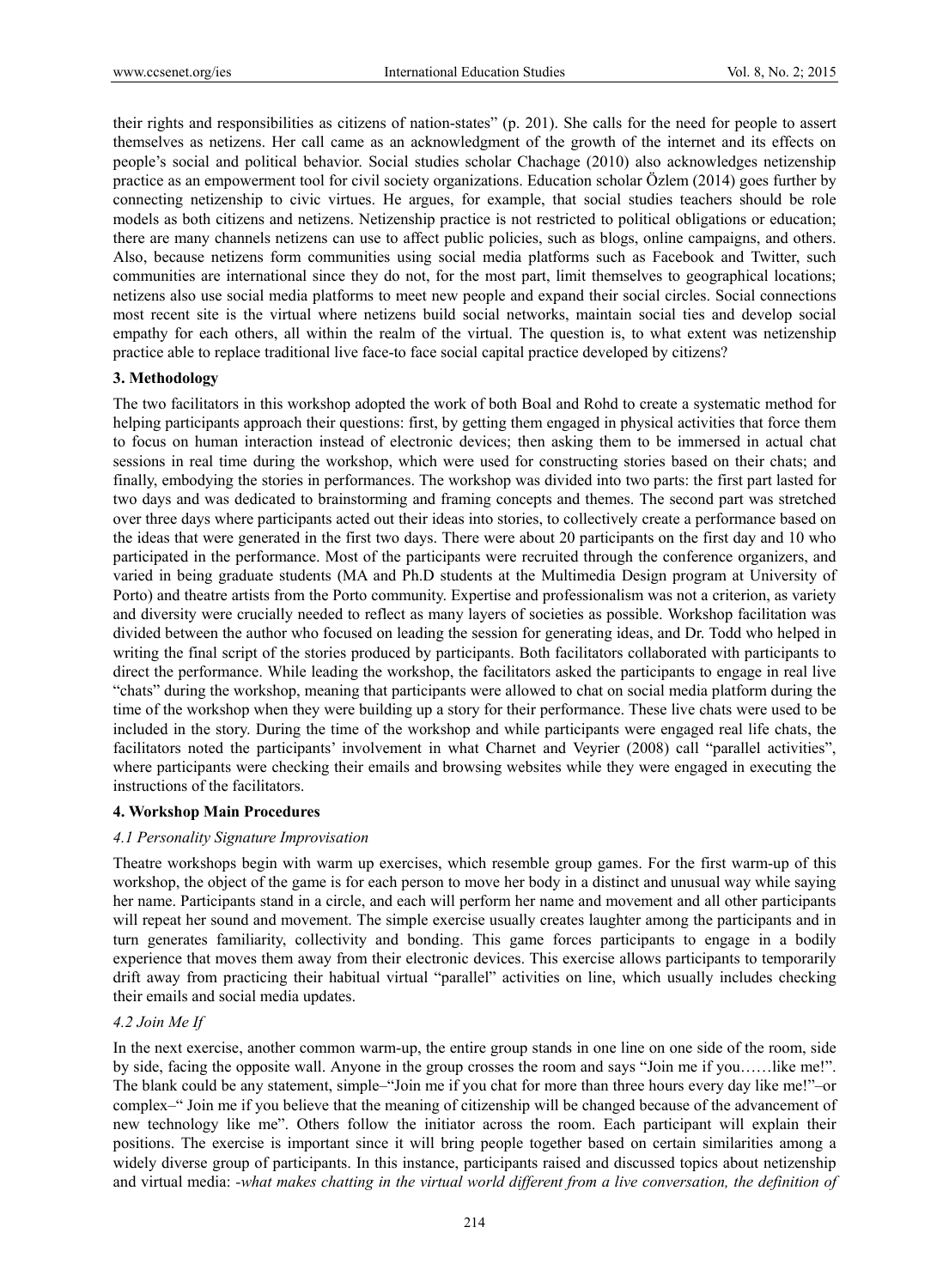*citizenship and what defines active citizenship?* Unlike the first exercise, which forces participants to go back to their inner selves to find out the way to present their bodies, this exercise is meant to bring them together and forms a sense of community among the group. They are invited to think about what connects them as a small group, and to find common threads that create a bond between them as a small group.

## *4.3 Frozen Image*

In the next exercise, a group of participants would assume a collective position and freeze their bodies to express an idea, a concept, or a story. For example, three people might arrange themselves in postures that together express an image of "……". This activity will start as a general idea, a concept, or a story that can be built upon from the previous activity's discussion. Other participants observe each small group's collective pose and, with facilitator guidance, articulate what they observe, whether concrete (two people are blocking a third from moving forward) or abstract (it shows oppression). Such image work is always a safe start for participants who are not actors. It allows them to get into their bodies and be expressive in presenting/representing their ideas. Observing images and talking about them is the core of the game since each participant interprets the image in a way that is consistent with her own beliefs and not necessarily according to what the creator of the image intended. The facilitator's role is to keep guiding participants toward focused, objective observation, asking, "Is this really what you see?" Or, "are you projecting your ideas on what you see?" Participants are required to use frozen images as the backbone for their scene work later. This exercise is a step further in building a stronger bond among participants. They are not only instructed to build a frozen image, but they are also asked to construct a meaning for it, and they hear how clearly that meaning was conveyed to the rest of the participants who observe and interpret it. In this way, they are led to achieve the goal of the exercise in a collective way that furthers their social connections.

## *4.4 Dramatizing the Stories*

After the warm-ups, the workshop advances to the next phase, which differs somewhat according to the emphasis of the event? In this case, the second part turned to themes related to digital media. Though in more ordinary applied theatre workshops, participants are urged to leave their devices off and aside, here devices were part of the exercises. The facilitators divided participants into three groups, asking each group to actually get involved in an online chat on one of the social media platforms with their friends/families. The mood of the group instantly shifted; the minute participants were given instructions to start chatting, each one went to their own electronic devices and got engaged in their virtual social interaction outside the room. The two facilitators started checking on participants and speaking to them one by one ("side coaching"), for example by asking the participants to divert the chat into asking their chat partners about whether this chat session seemed similar to their live interaction.

Leaving the creative work up to participants themselves, facilitators ask participants to use the earlier theatre games, especially the frozen image one, to help in dramatizing their scenes. Each group was responsible for developing a scene.

# **5. Result/Performance**

## *5.1 First Scene*

The final performance consisted of three major scenes: The first scene was about David, who decides to create a Facebook profile for himself, but with a different character–a profile that resembles what he wants to be in real life. In this scene, David, makes an online connection through his profile with a 17-year-old girl (Wanda). During the scene, we see the character building his Facebook profile with all the characteristics that he is not. He decides to meet her and give her a book as a gift. At the last minute, he decides not to meet her and instead leaves the book at a coffee shop. Not knowing that the coffee shop is owned by her mother, he goes there and strikes an instant connection with her mother. This scene introduces us to a netizen who steps into the real world. As digital scholar Poster (2002) explains, the netizen status is temporary because no one lives in the digital world permanently; eventually, any netizen will leave the virtual world and go back to their "normal" social status–and it is that encounter where the scene starts. We witness a virtual connection in the making between a man and a teenage girl, and a life connection is in process between the same man and the mother of the girl. The scene presents the participants' view of how social interactions works in both virtual life and reality: While it takes a long time and effort to develop the connection between the man and the girl in virtual life, the connection in real life was instant and more natural. Also, virtual life in the scene was characterized as being superficial and thus misrepresenting the self intentionally.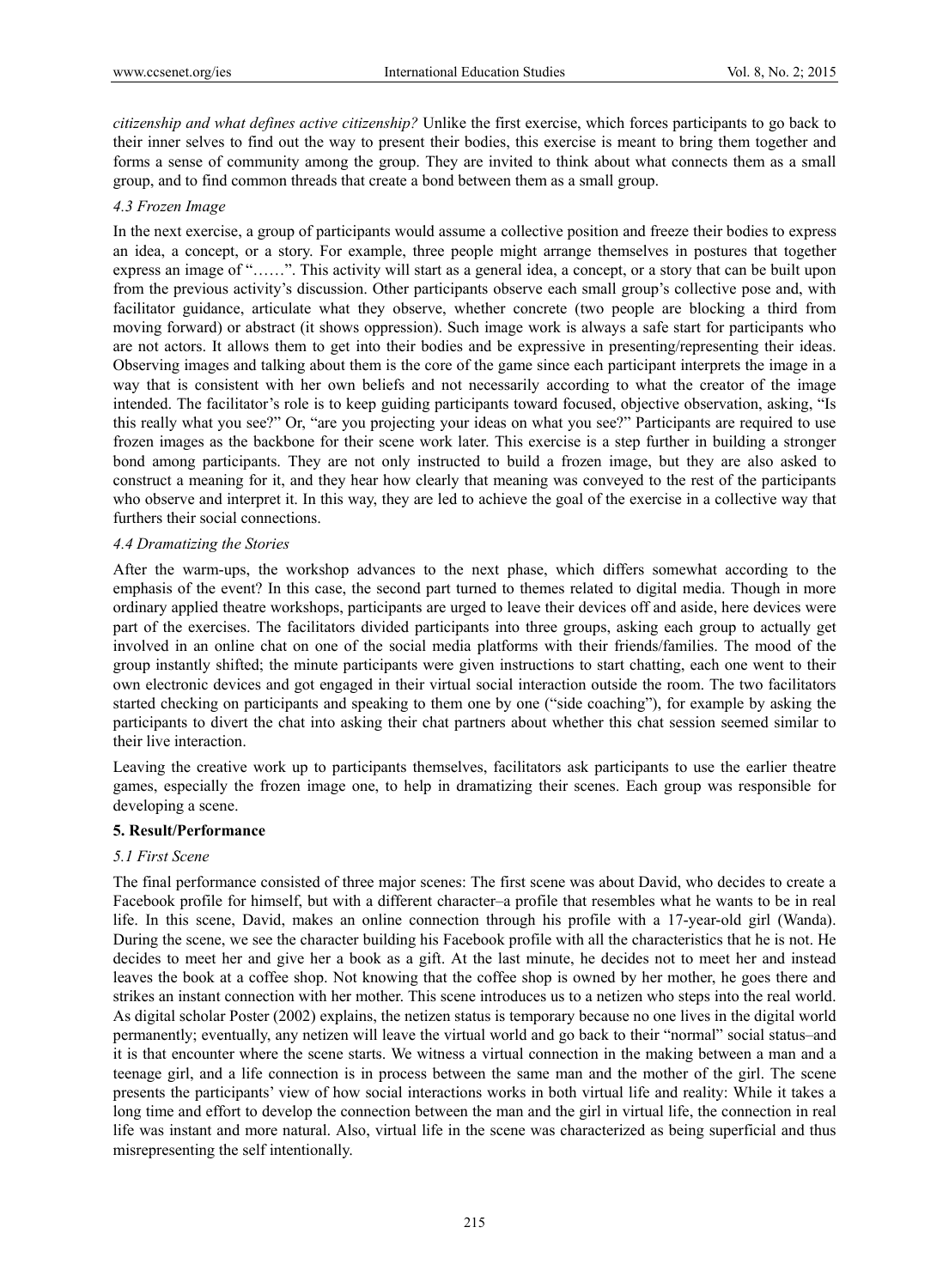## *5.2 Second Scene*

In the second scene, we meet an international student who just moved to Europe, where we see her trying to talk to people in public spaces, in the street, in coffee shops, etc. However, she only faces disappointment and disregard from community members and decides to resort to online dating and strikes up a connection with a man. When she goes to see him, he does not appear. The scene then evolves in a random way where the international student gets to know a local friend who starts introducing her to the community and teaching her how to interact in the host community. The themes this scene poses are that of exclusion and inclusion; the character resorts to the digital world to find a solution for her exclusion in real life. Her main issue in the scene is that of assimilating herself in a live community that marginalizes her for being 'different'. Real life in this scene emerges as harsher than that on the internet. Unlike the first scene, where the character is dissembling as another persona online to be connected in the virtual world, the character in this scene uses her own personality in both the net and real life.

## *5.3 Third Scene*

The third scene is about a person with a neutral mask. The character's name is simply 'person', and this person does not have a gender. Although he/she is in a perfectly healthy shape, he/she is sick from something. When he/she finally sees a doctor, the doctor diagnoses a "need to belong to someone" to cure him/herself. In the third scene, it's determined by a doctor that the problem 'person' is facing is a problem of belonging, and a problem of deciding what he or she needs to define him/her self now. A man? A woman? Christian? Muslim? etc.

## **6. Discussion**

This project, in addition to its investigation on issues of netizenship, presents an innovative methodology to research a new form of interaction that is governing modern contemporary life. This interaction, based on virtual social connections, has the potential to divert citizens from their daily face-to-face connections towards online connections. While leading the workshop, facilitators invited participants to alternate between immersing themselves in a physical embodiment experience using applied theatre and theatre of the oppressed exercises (personality signature improvisations, and frozen image), and jumping back into the virtual world by asking them to engage and practice their netizenship during the workshop time.

In a modern life where everything is marked by "being pressured", social media becomes a platform where individuals have less social communication pressure. On such a platform, netizens are encouraged to open up, such as in the case of David in the first scene, and boost their self-confidence to form a new community. The dramatization of the stories of this workshop demonstrates that social media can foster virtual community belonging and the yearning to become part of a virtual community. Being immersed in social media indeed helps participants to keep up with old friends, build a social capital, and use online as a tool to get information; yet, human interaction was still the most powerful and the most efficacious, according to the participants' stories. This was particularly evident in the first story where the character was engaged for the whole time with a netizen online; however, the minute he met someone real, he forgot about his virtual connection.

The second story focuses on the issue of social inclusion, as a foreign student uses social media to both connect with her roots in her home and to break into her social life in her host community. The story was dramatized by the foreign student herself who acknowledged the many occasions that the workshop allowed her to create new social connections and thus build her social capital during the workshop, offering her a space for a personal transformation.

The third story presented a bleak image for someone who is fully immersed in the virtual. In that story, netizen's question of belonging becomes very evident where the character is not able to connect, the human desire to be belonging to something/someone was stronger than the virtual belonging that was presented in the story. This same metaphor of belonging was very evident in the performance where selected audience members were invited to see a presentation of the three scenes.

Facilitators work with a firm belief that art has always been a tool for change and in a world driven by digital world, the transformative effect of theater remains an authentic one. One of the participants said right after the performance ended that it is through physical embodiment, eye-to-eye contact, non-verbal communication that the performances came to life as the connections developed between everyone present that day (participants and audience members). Participants' embodiment and their stories created a heartwarming effect that left the facilitators, participants and audience in awe, and created what performance scholar Dolan (2001) calls utopian performative. In Dolan's description of utopian performative, she argues that theatre in general, whether applied or presented in a traditional form, offers tremendous communicative value. Theatre invites audience/participants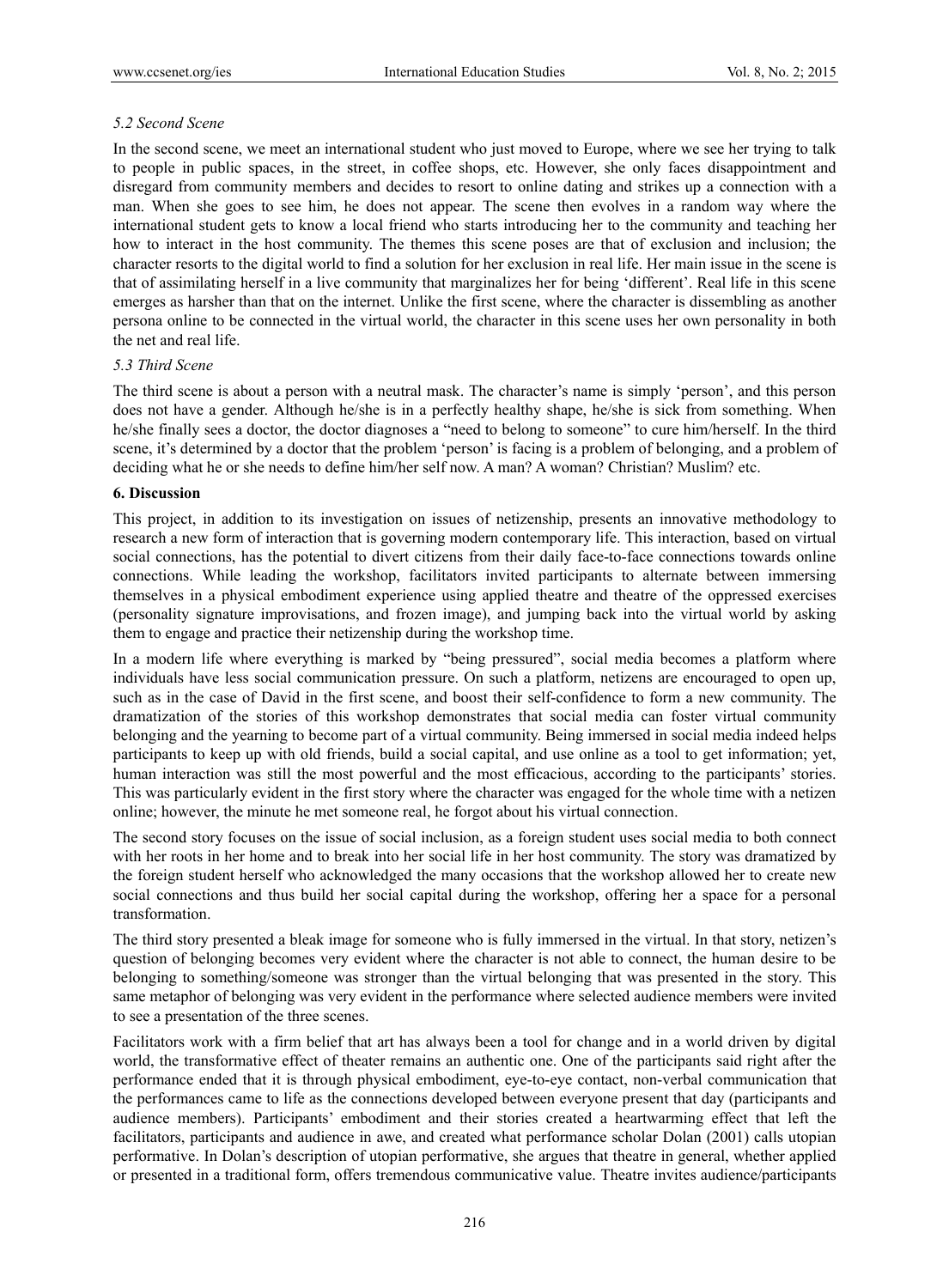to converse together and to engage in meaningful dialogue. It also allows audiences and participants to experience the unity that they share by being in the same place. Jill Dolan calls this communal feeling the utopian performative. According to Dolan, the utopian performative is a "feeling during performance that provides us with experiences of an ideal society" (Dolan, 2001, p. 455). When experienced in a community gathering, the utopian performative also enhances the feeling of belonging to a group; and according to Dolan, it is the combination of the liveliness, gathering, participating in the event and the immediacy of performance that create a utopian performative moment. Participants in this workshop acknowledge utopian performative moments that unite them as a group during theatre exercises and performance; such moments, help them build their social bond and belonging to the workshop community. Beyond the utopian performative and the transcendent experience of theatre, there is beauty of the real moment in time and space where people come together in a reality free from electronic devices. In a reflection session, participants were keen on stating that applied theatre and theatre of the oppressed techniques proved to be successful vehicles to investigate changing notions of netizenship and to challenge participants to rethink the role of social media in a rapidly changed world

As the doctor diagnoses the person in the last scene, it was clear for everyone who participated in the workshop that the question of belonging is the determinant issue of netizenship. We strive to belong and if we fail to belong in real life, we go to the virtual reality in order to belong. As the group expressed in the workshop, and in stories, the digital world has not yet shifted the focus of community members from real life to virtual life. As stated by workshop participants, at its best, the digital world is being used as a new way of connecting people and as a vast storage of information. In a final reflection session, participants expressed that applied theatre was an excellent tool for them to communicate their ideas about citizenship, belonging and social media. Most of the participants did not have theatre experience and yet that did not hinder them from participating in theatre activities. They attributed that to the encouraging and accepting environment that the facilitators created. One participant, an international student from Cambodia, had been having challenges assimilating within her surroundings and was feeling alienated in her new environment. She reported that the workshop helped her build social bonds and establishes meaningful connections with her colleagues that continue to be part of her new reality. This student's story becomes an example of what might lead to a transformative and positive change in the lives of a person who feels excluded and who is looking for opportunities to move from being a netizen to real life interaction.

#### **References**

- Adler, P. S., & Kwon, S.-W. (2002). Social Capital: Prospects for a New Concept. *The Academy of Management Review, 27*(1), 17. http://dx.doi.org/10.2307/4134367
- Bimber, B. (2012). Digital Media and Citizenship. *The SAGE Handbook of Political Communication*, 115-126. http://dx.doi.org/10.4135/9781446201015.n10
- Boal, A. (1985). *Theatre of the oppressed*. NewYork: Theatre Communications Group.
- Carens, J. H. (1987). Aliens and Citizens: The Case for Open Borders. *ROP, 49*(02), 251. http://dx.doi.org/10.1017/s0034670500033817
- Castro, D. (2008). Digital Quality of Life: Communities. *SSRN Electronic Journal*. http://dx.doi.org/10.2139/ssrn.1284987
- Chachage, C. (2010). From Citizenship to Netizenship: Blogging for social change in Tanzania. *Development, 53*(3), 429-432. http://dx.doi.org/10.1057/dev.2010.54
- Chambers, I. (2002). Citizenship, Language, and Modernity. *PMLA, 117*(1), 24-31. http://dx.doi.org/10.1632/003081202x63483
- Cresswell, T. (2006). *On the Move: Mobility in the Modern Western World*. London: Routledge.
- Dolan, J. (2001). Performance, utopian, and the utopian performatives. *Theatre Journal, 53*, 455-479.
- Falk, R. (2000). The Decline of Citizenship in an Era of Globalization. *Citizenship Studies, 4*(1), 5-17. http://dx.doi.org/10.1080/136210200109997
- Galston, W. A. (2001). Bowling Alone: The Collapse and Revival of American Community. *J. Pol. Anal. Manage., 20*(4), 788-790. http://dx.doi.org/10.1002/pam.1035
- Hardy, B. W., & Scheufele, D. A. (2007). New Media and Democratic Citizenship. *Encyclopedia of Digital Government*, 1250-1254. http://dx.doi.org/10.4018/978-1-59140-789-8.ch189
- Hauben, M., & Hauben, R. (1998). Preface: What is a Netizen? *First Monday, 3*(7). http://dx.doi.org/10.5210/fm.v3i7.606